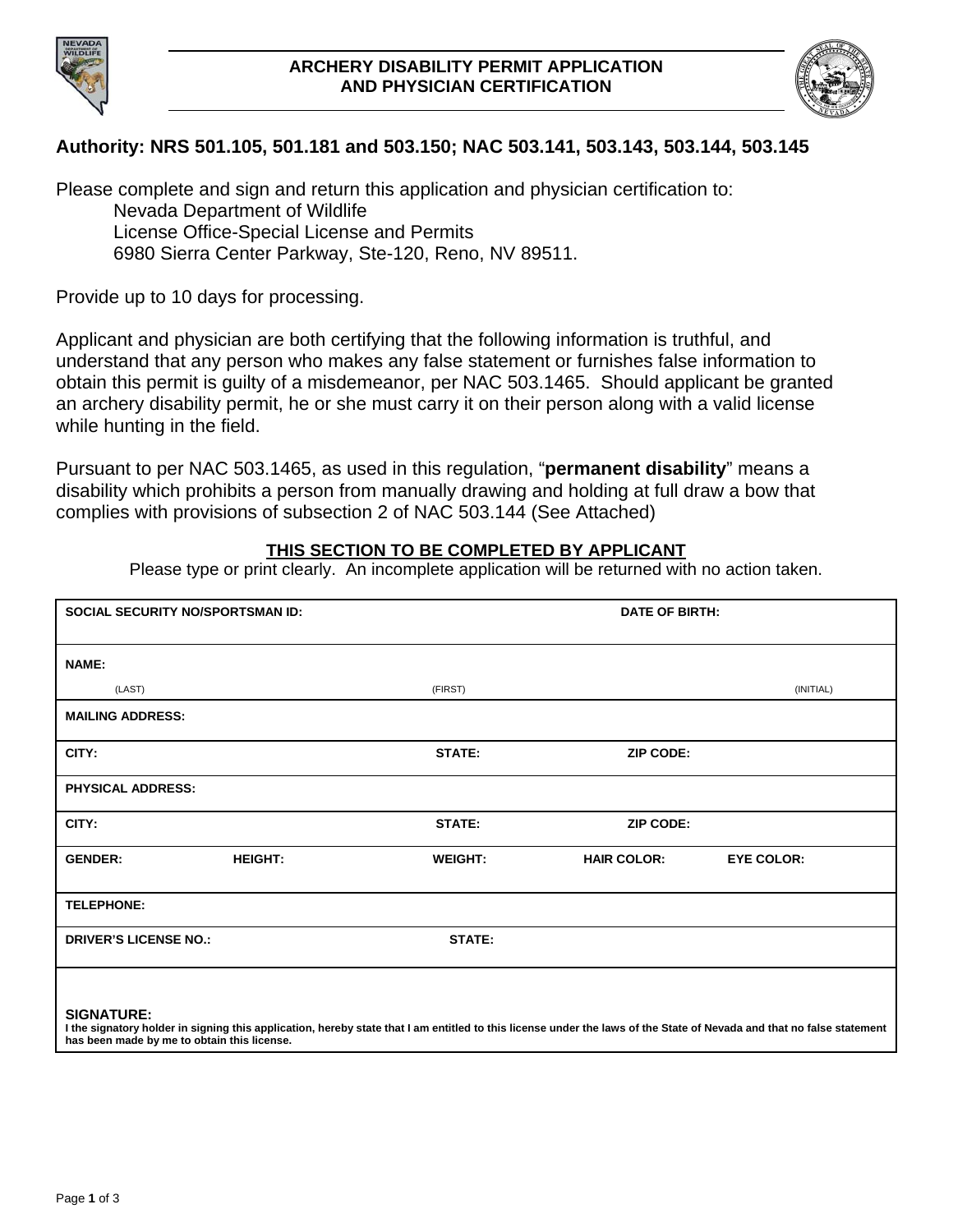



# **THIS SECTION TO BE COMPLETED BY LICENSED PHYSICIAN**

Please type or print clearly. An incomplete application will be returned with no action taken.

The named applicant is applying for an Archery Disability permit. The permit authorizes a person with a permanent disability to hunt, during a hunt that is restricted to the use of archery, using a crossbow or a bow that uses a mechanical device that is capable of anchoring a nocked arrow at full draw or partial full draw and complies with the requirements of subsection 2 of NAC 503.144.

Pursuant to NAC 503.1465, as used in this regulation, "**permanent disability**" means a disability which prohibits a person from manually drawing and holding at full draw a bow that complies with the provisions of subsection 2 of NAC 503.144. (See Attached).

| <b>PHYSICIAN'S FULL NAME:</b>                                       |        | TITLE:                                                                                                                                                                                                                                                         |  |
|---------------------------------------------------------------------|--------|----------------------------------------------------------------------------------------------------------------------------------------------------------------------------------------------------------------------------------------------------------------|--|
| <b>MAILING ADDRESS:</b>                                             |        |                                                                                                                                                                                                                                                                |  |
| CITY:                                                               | STATE: | <b>ZIP CODE:</b>                                                                                                                                                                                                                                               |  |
| <b>PHYSICIANS LICENSE NUMBER AND STATE:</b><br><b>TELEPHONE NO:</b> |        |                                                                                                                                                                                                                                                                |  |
| am providing is true and correct.                                   |        | As a Physician for the above-named patient, I hereby certify that I have examined the named applicant and I verify that this<br>individual has a permanent disability that meets the requirements for the archery disability permit and that all information I |  |
| <b>PHYSICIAN'S SIGNATURE</b>                                        |        | <b>DATE</b>                                                                                                                                                                                                                                                    |  |

# **ADDITIONAL REQUIREMENT FOR OUT OF STATE PHYSICIANS**

Physicians, not licensed in the state of Nevada must send a photocopy of their medical license or have their signature notarized below.

Signed and sworn before me on this day of \_\_\_\_\_\_\_\_\_\_\_\_\_\_\_\_\_\_\_\_\_, 20\_\_\_\_ before me, a Notary Public for the state of \_\_\_\_\_\_\_, residing in \_\_\_\_\_\_\_\_\_\_\_\_\_\_\_\_\_\_\_\_\_\_\_\_ county, the undersigned personally appeared known to me to be the person whose name is subscribed to the within instrument.

OFFICIAL \_\_\_\_\_\_\_\_\_\_\_\_\_\_\_\_\_\_\_\_\_\_\_\_\_\_\_\_\_\_\_\_\_\_\_\_\_\_\_\_\_\_\_\_\_\_\_\_\_\_\_\_\_\_\_\_\_\_\_\_\_\_\_\_\_\_\_\_\_\_\_\_\_\_\_\_\_\_\_\_\_\_\_\_ SEAL Notary Public